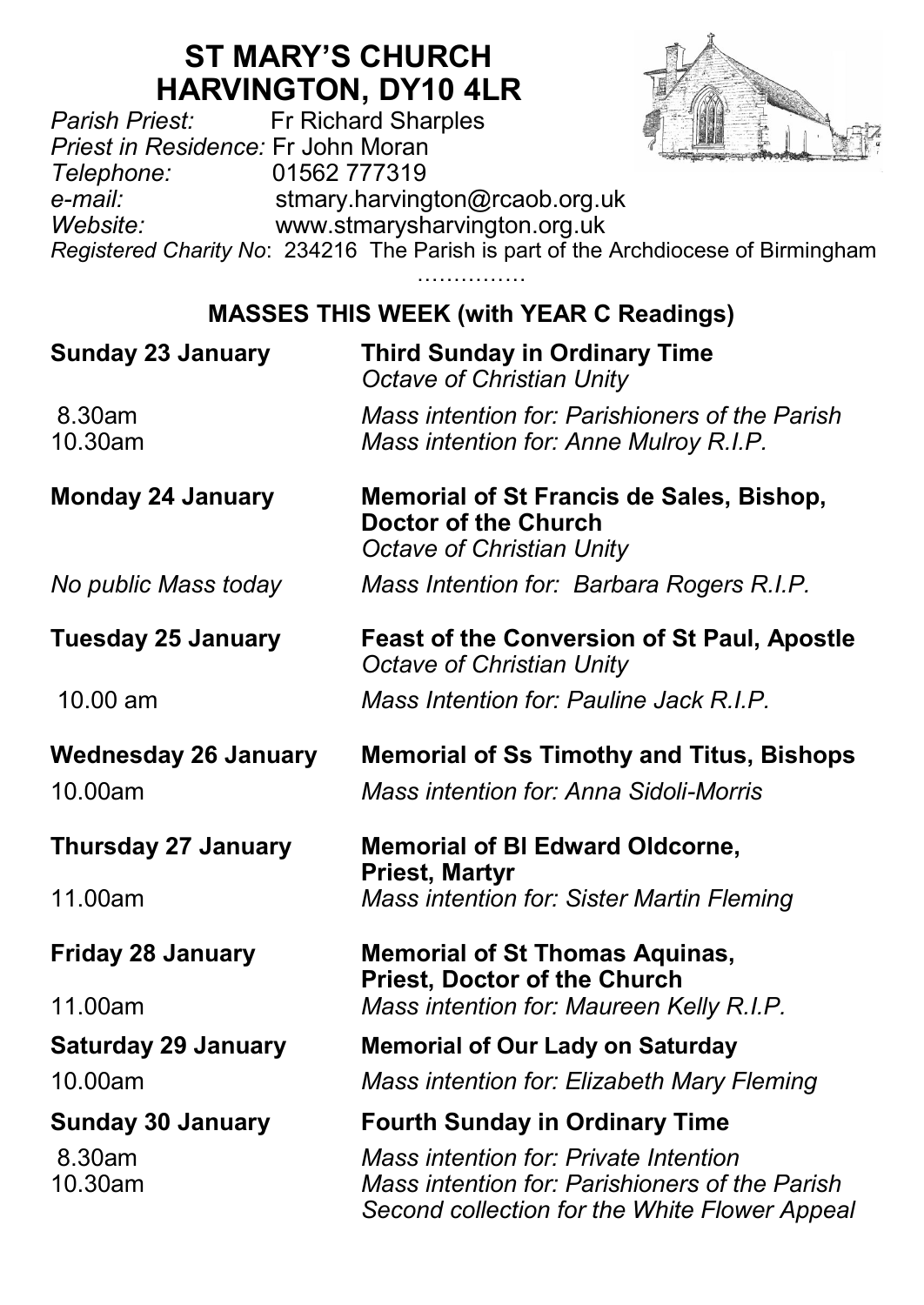#### **Anniversaries in January:**

Rev John Morgan (1718), Thomas Mewburn Crook (1949), Charles Keeffe (1977), Margaret Steele (1978), Ronald Fry (1978), Leofric Howell (1995), Sir Robert Grant Ferris (1997), Juliet Bradley (2001), Eve Mary Smith (2001), Anne Mulroy (2004), Elizabeth Bashford (2005), Bernadette Pinfield (2007), William Eardley 2009, Thaddeus Keane 2010, Pam Taft (2011), Denis Thomas Kimberlin (2014), Ellie Tansey (2019), Ray Fogg (2019), Noel Clark (2019)

…………………………………………………………………….

**In your prayers please remember parishioners and friends who are sick:**  Deirdre Brookes, Kathleen Clark, Liz and Lionel Cornish, Bob Grant, Jane and Peter Handley, Kay Hildebrandt, Ann Parry, Clare Saich, Geraldine Walton ………………………………………………………..……………………..



… for all your offerings and donations. They are always gratefully received. **Contributions to the Parish: 10-17 January** Regular, weekly Gift Aid Direct Debit: ……………... £316.00

| $R_{\rm U}$ in $R_{\rm U}$ and $R_{\rm U}$ are $R_{\rm U}$ and $R_{\rm U}$ are $R_{\rm U}$ and $R_{\rm U}$ and $R_{\rm U}$ are $R_{\rm U}$ and $R_{\rm U}$ are $R_{\rm U}$ and $R_{\rm U}$ are $R_{\rm U}$ and $R_{\rm U}$ are $R_{\rm U}$ and $R_{\rm U}$ are $R_{\rm U}$ are |         |
|--------------------------------------------------------------------------------------------------------------------------------------------------------------------------------------------------------------------------------------------------------------------------------|---------|
|                                                                                                                                                                                                                                                                                |         |
|                                                                                                                                                                                                                                                                                | £334.30 |
|                                                                                                                                                                                                                                                                                |         |



**OFFERTORY DONATIONS** are no longer collected in the pews. If you wish to make a donation on **SUNDAYS** please place your offering in the 'bin' on the porch table. On **OTHER DAYS OF THE WEEK** offerings may be placed **in the basket on the sanctuary step in front of the altar.** 

…………………………………………



### **WELCOME TO ST MARY'S!**

We ask everyone attending our premises to take note of the following:

- In line with government suggestions to prevent the spread of the Covid virus in crowded and indoor spaces, we ask you to continue wearing a face covering inside church.
- If members of the congregation would like to ensure social distancing they may use a 'Please Leave Space' sign (available in the porch) and place it on the seat beside them in their pew.
- Please spread out and don't kneel if someone is sitting on the pew in front.
- Should you wish to be informed if someone who has attended your Mass has tested positive then please use the QR code displayed on the table or fill in a slip with your name, contact details and date / time and post it in the wooden box located on a porch table, and we will contact you as soon as we have been made aware.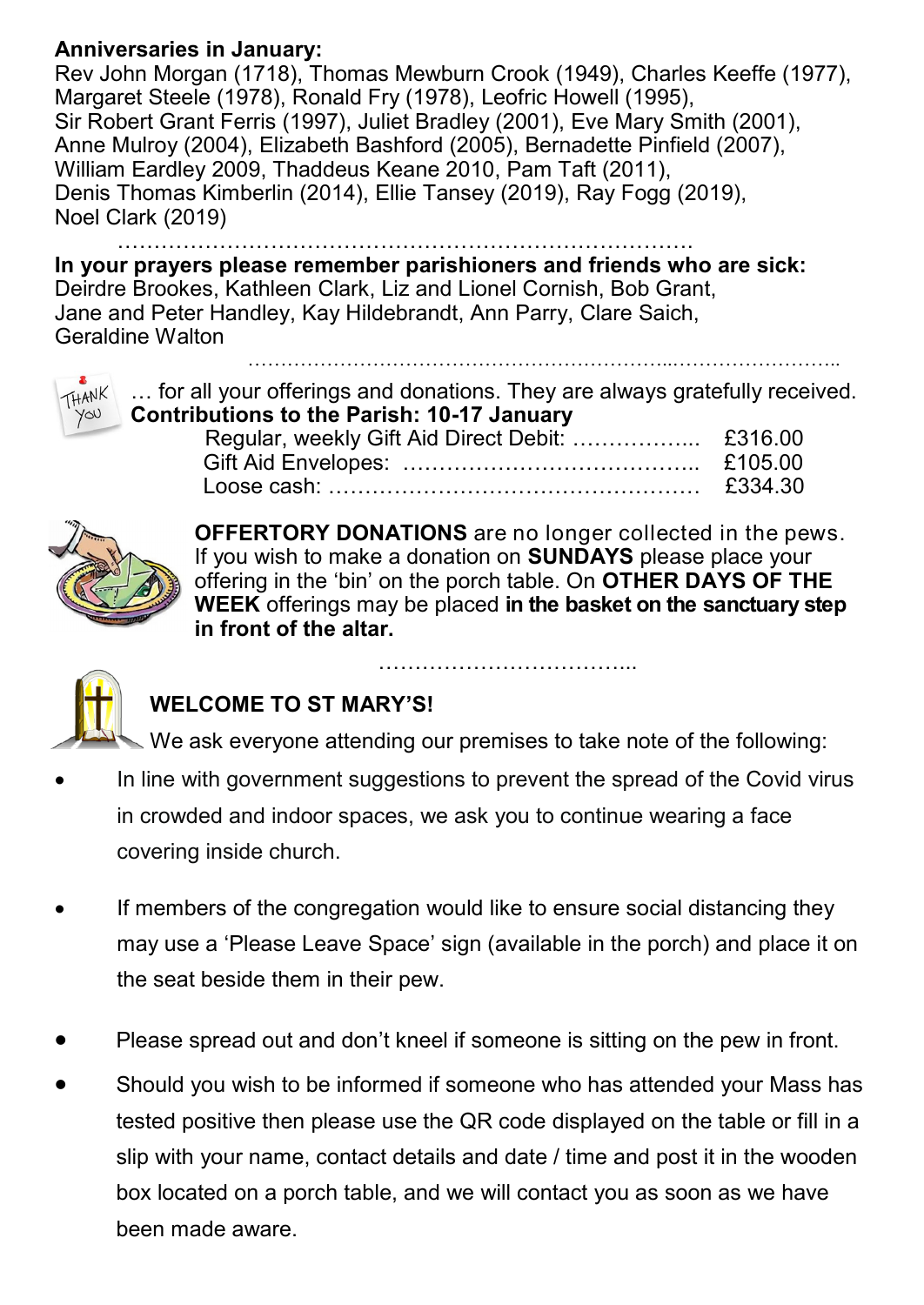

**SYNODAL PATHWAY', AT HARVINGTON HALL** Following the well attended, positive meeting held on Wednesday 12th January parishioners from St Mary's, St Wulstan's and Holy Family are invited back to **Harvington Hall on Wednesday 26th January 2022** to consider two more questions posed by Pope Francis. To allow plenty of people the opportunity to attend and to spread numbers safely, parishioners are invited to one of two meetings on that date at either **11.00am or 7.00pm .** Both sessions will last 90 minutes and will address the same two topics at each. Pope Francis genuinely wants to hear from the 'grass roots' of the Catholic Church. Please come along to either of these meetings to have your voice heard and to listen to others.

Parishioners attending the meeting on Wednesday 12<sup>th</sup> January, were invited to writes their responses to the questions debated on 'post-it' notes that were then collated and grouped into common themes. The results are displayed on a large board in the church porch for you to read when you can.

For further information please refer to the Archdiocese website where you will also find a downloadable copy of the *Walking Together,* handbook, a step by step guide: [Walking Together on the Synod journey gathers pace | Birmingham](https://www.birminghamdiocese.org.uk/news/walking-together-on-the-synod-journey-gathers-pace)  [Diocesan Trust \(birminghamdiocese.org.uk\)](https://www.birminghamdiocese.org.uk/news/walking-together-on-the-synod-journey-gathers-pace)